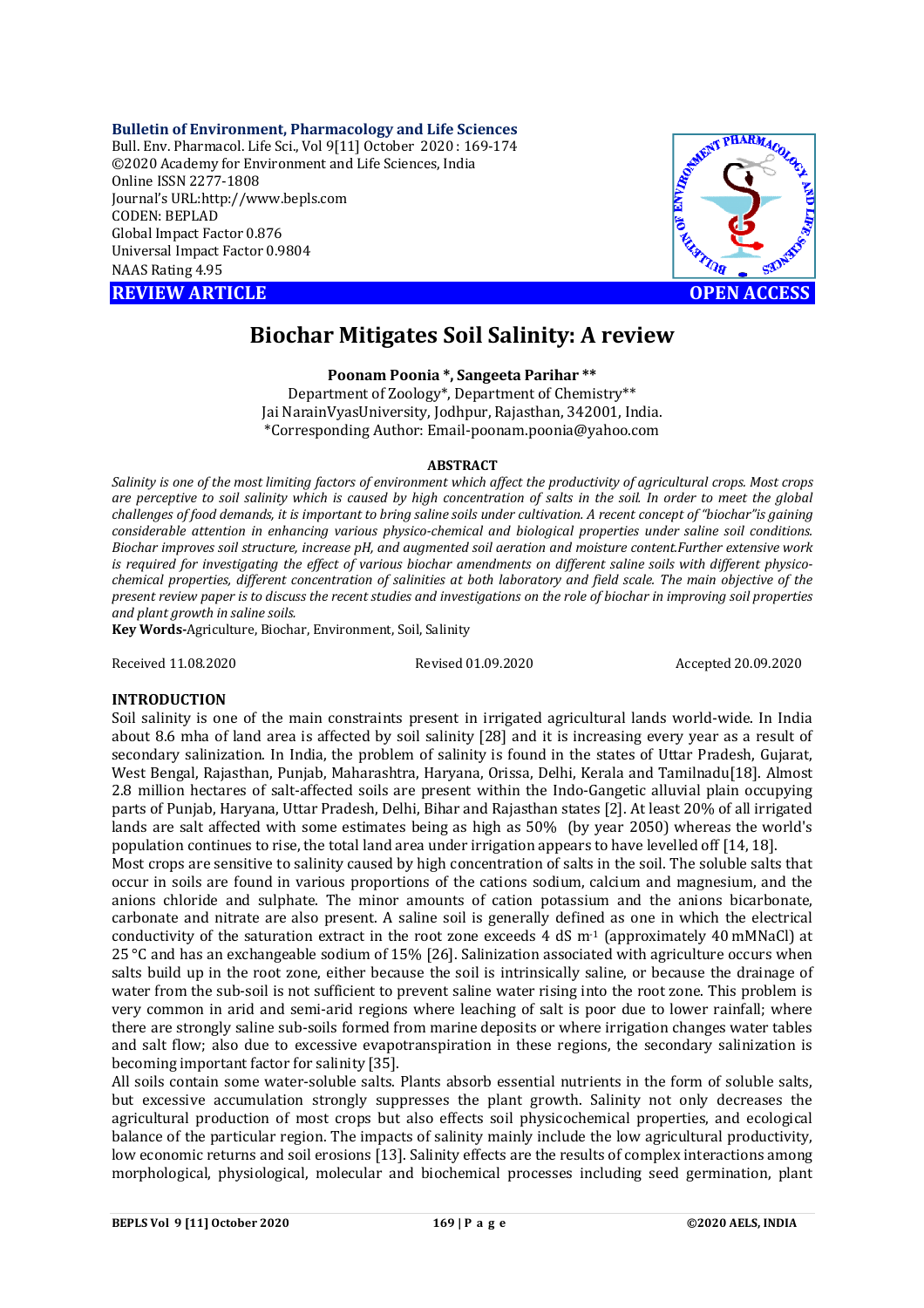growth, and water and nutrient uptake[34]. Soil salinity causes ion toxicity, osmotic stress, nutrient (N, Ca, K, P, Fe, Zn) deficiency and oxidative stress on plants, and therefore limits water uptake from soil. Soil salinity significantly reduces plant phosphorus (P) uptake because phosphate ions precipitate with Caions [6,7]. Some elements (sodium, chlorine, and boron) have specific toxic effects on plants. Excessive accumulation of sodium in cell walls can rapidly lead to osmotic stress and cell death [25]. Salinity also affects photosynthesis mainly through a reduction in leaf area, chlorophyll content and stomatal conductance. Salinity adversely affects reproductive development of seed and does not allow seed to germinate by inhabiting micro-sporogenesis and stamen filament elongation, enhancing programed cell death in some tissue types, ovule abortion and senescence of fertilized embryos[32].

In order to meet the global challenges for food demands, it is important to bring the saline soils suitable for cultivation. There is wide variety of methods has been developed and applied in order to control soil salinization in the agricultural lands but they have major disadvantages also. These methods include the application of chemical amendments (cause secondary chemical soil pollution), planting salt-tolerant plants (time consuming), leaching irrigation (shift salinity from shallow to deep soil) etc [20]. Thus there is need to develop a simple and nearly natural method to mitigate effect of salinity in soil and boom the agricultural production. The selection of most sustainable amendment is largely determined by the geographical and physicochemical parameters of soil of particular region. Recently, biochar has attracted considerable attention as a soil amendment. Biochar is a carbon-rich solid obtained by heating biomass, such as wood or manure with a little or no oxygen, that can be applied to soil for both agricultural production and carbon sequestration. Application of biochar in saline soil addition effectively reduces the amount of soil evaporation, thus decreasing the amount of salinity transferred from the deep soils or groundwater to shallow soils via water transportation [1,37]. Also, as biochar possess strong adsorbing ability and have super-large surface area, thus have significant potential for adsorbing the active soil salt ions such as Na<sup>+</sup>, K<sup>+</sup>,Ca<sup>2+</sup>, and then reduces the amount of salt in both soil and solution [3,16].An emerging concept of this knowledge shows that biochar is effective in improving physical, chemical and biological properties of salt-affected soils.

The present paper reviews recent studies and investigations on the role of biochar in improving soil physical, chemical, biological properties and enhancing plant growth in saline soils. This review emphasizes sustainable and profitable use of saline soils for agriculture by amending the salt-affected soils with biochar.

# **EFFECT OF BIOCHAR ON PROPERTIES OF SALINE SOIL AND PLANT GROWTHS**

Considerable evidence from pot and field studies suggests that biochar addition helps to improve plant growth in saline-soil by compensating the decreased uptake of excess ion by plants. Recent studies have confirmed a positive impact on physical, chemical and biological properties of saline-soils by biochar. Biochar enhances the growth and development of soil organisms in salt-affected soils by improving aggregate formation, improving water retention, releasing nutrients in soil for microbes, and providing a rich source of carbon for microbes [8].

Walker and Bernal [36] studied the use of biochar of chicken litter to improve the chemical properties of a saline soil and reported the increase in both cation exchange capacity (CEC) and soluble and exchangeable K<sup>+</sup>, thus K<sup>+</sup> competes with Na<sup>+</sup> in terms of adsorption limiting their entry into exchange places. Similar observations were also given by Fernandes *et al*., [12] with the biochar produced from a poultry litter. They reported increased electrical conductivity, pH, Na and K, as well as sodium content and sodium adsorption ratio (SAR) and exchangeable sodium percentage (ESP).

Salinity is a major stress threatening crop production in dry lands. An experiment was conducted by Lashari *et al*., [19]to assess the potential of a biochar product to alleviate salt-stress to a maize crop in a saline soil. The soil was amended with compost at 12t/haof wheat straw biochar and poultry manure compost and a diluted pyroligneous solution at 0.15t/ha. While soil salinity decreased, there were large increases in leaf area index, plant performance, and maize grain yield, with a considerable decrease in leaf electrolyte leakage when grown in amendments. Maize leaf sap nitrogen, phosphorus and potassium increased while sodium and chloride decreased, leaf bioactivity related to osmotic stress was improved following the treatments. With the amendment, microbial biomass carbon and nitrogen, and bacterial gene abundance were significantly and greatly increased in both bulk and rhizosphere samples. Two single bands belonging respectively to Alphaproteo-bacteria and Deltaproteo-bacteria were emerged in the amended soil. Activities of urease, invertase and phosphatase in both bulk soils and rhizosphere soils were also found increased. Likewise, Akhtar *et al*., [4]while studying the growth, physiology and yield of potato in salinity stress observed the significant reductions of shoot biomass, root length and volume, tuber yield, photosynthetic rate, stomatal conductance, midday leaf water potential, but increased abscisic acid (ABA) concentration in both leaf and xylem sap. They reported that application of biochar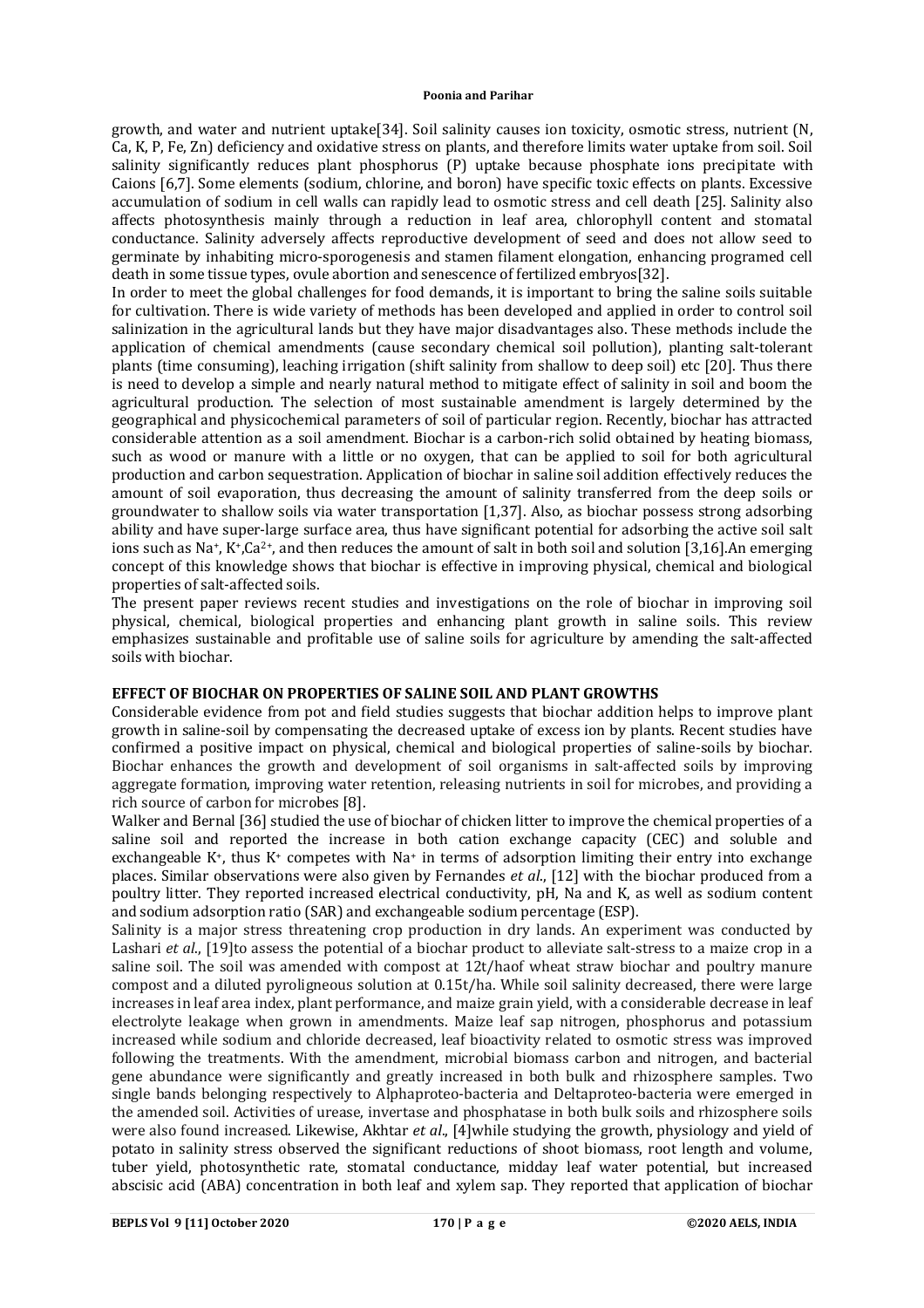mitigates the salinity stress by adsorbing  $Na^+$ , which results in decreased  $Na^+$ ,  $Na^+/K^+$  ratio and increased K<sup>+</sup> content in xylem of potato plant. Incorporation of biochar increased shoot biomass, root length and volume, tuber yield, photosynthetic rate, stomatal conductance, midday leaf water potential, and decreased ABA concentration in the leaf and xylem sap.The reclamation potential of biochar, biosolids and green-waste composts applied to a saline-sodic soil was evaluated by Chaganti *et al*., [9]. Results showed that leaching with moderate SAR water was effective in reducing the soil salinity, irrespective of amendment application. They also observed higher leachate losses of cations with biochar and compost treated soils. Improvements in soil aggregate stability and saturated hydraulic conductivity were prominent in compost treated soils. After leaching, soil analyses indicated that organic amendments lowered significantly more soil EC, ESP and SAR than that of the control soils and saturated the exchange complex with Ca2+. Soil pH was significantly reduced and CEC was significantly increased in only compost treated soils. Although individual organic amendment applications proved to be significant enough to remediate a saline-sodic soil, combined applications of gypsum and organic amendments were more effective in improving soil properties directly related to sodium removal including sodium leaching, hydraulic conductivity, ESP, and SAR, and therefore could have a supplementary benefit of accelerating the reclamation process.

Yue *et al*.,[38] derived the biochars from rice (*Oryza sativa* L.) straw (RSB), sunflower (*Helianthus annuus*) straw (SSB), and cow manure (CMB) and added to saline soil at Hetao region in China. Among these three biochars, sunflower straw showed highest potential amendment which led to much lower contents of the most detrimental ions of both sodium (Na+) and bicarbonate (HCO-<sup>3</sup>) in the soil.

Under the salinity stress, biochar mitigates the negative effects of salt ions and improves plant growth and productivity. A research was carried out by Kanwal*et al*., [15] to study the effect of 1% and 2% of biochar application on wheat seed germination and growth under the salinity-stress conditions. They reported improved germination and growth of wheat (2% biochar level being more effective), increased root and shoot length (up to 23% and11%, respectively), increased leaf water potential and osmotic potential, decreased proline content and soluble sugar (51% and 27%, respectively),decreased superoxide dismutase activity (15.3%). An emerging pool of research and investigations shows that biochar addition is effective in improving physical, chemical and biological properties of salt-affected soils. However, some contrary findings are also observed that application of biochar at high rates increases soil salinity. Al-Wabel *et al*., [5] inferred that applications of high quantity of decomposable organic amendment in saline-stress soil is neither economically feasible nor environmentally friendly (increased CO<sup>2</sup> emission). It has been reported by researchers that organic amendments at elevated rates have high content of Na, K and NH4that can increase soil salinity and thus leads to structural breakdown and inhibition of plant growth [10, 23].

In some experiments manures and biochars were compared for their efficiency to deal with salinity stress. Dugdug *et al*., [11] conducted a research at local farm in Alberta, Canada on saline-sodic and nonsaline soils. Biochar were produced from wheat straw, hardwood, and willow wood. They reported that Willow wood biochar showed the highest phosphorus (P) sorption followed by hardwood and wheat straw biochars. In the leachates of hardwood biochar amended saline-sodic soils the electrical conductivity was found decreased with increasing biochar application rate. They also observed that application of biochar increases movement of water through the soil and in this way prevent the waterlogging of the saline-sodic soil. Separate application of biochar and manure increased nutrient availability. Biochar application also increased nutrient concentrations in the plant tissue, but not shown by manure application. The crop when applied with both biochar and manure to the saline-sodic soil showed the highest survival rate, nutrients, dry biomass, and production. The interactive effects of rice husk biochar, straw biochar and cow manure on rice growth and salt-affected soil were studied by Nguyen *et al*.,[27]. They observed that addition of both rice-husk and straw biochar significantly increased rice growth, whereas the combination of individual biochar with manure did not report such positive effect. Application of biocharin soil also showed higher cation exchange capacity (CEC) (28.8 to 29.0 cmol<sub>c</sub>/kg) than the control (25.6 cmol<sub>c</sub>/kg), but manure addition did not showed effect. Thus biochar addition enhanced rice growth by enhancing nutrient availabilities such as P and K and also CEC.

Conjuctive irrigation along with the biochar application has been reported to reduce the soil salinity. Mingyi *et al*., [4] designed experiment using biochar and conjunctive irrigation with brackish water at salt-affected lands at coastal areas of Eastern China. In the experiment sweet corn (*Z. mays* L. saccharate) was grown in a coastal saline soil amended with biochar. They reported that biochar application improved sweet corn photosynthetic performance and mitigated oxidative damage as well as salt stress, further resulted in higher production and marketable value. They also observed removal out ofmore salts due to biochar after leaching and thus reduced the salinity of the soil profile during conjunctive irrigation.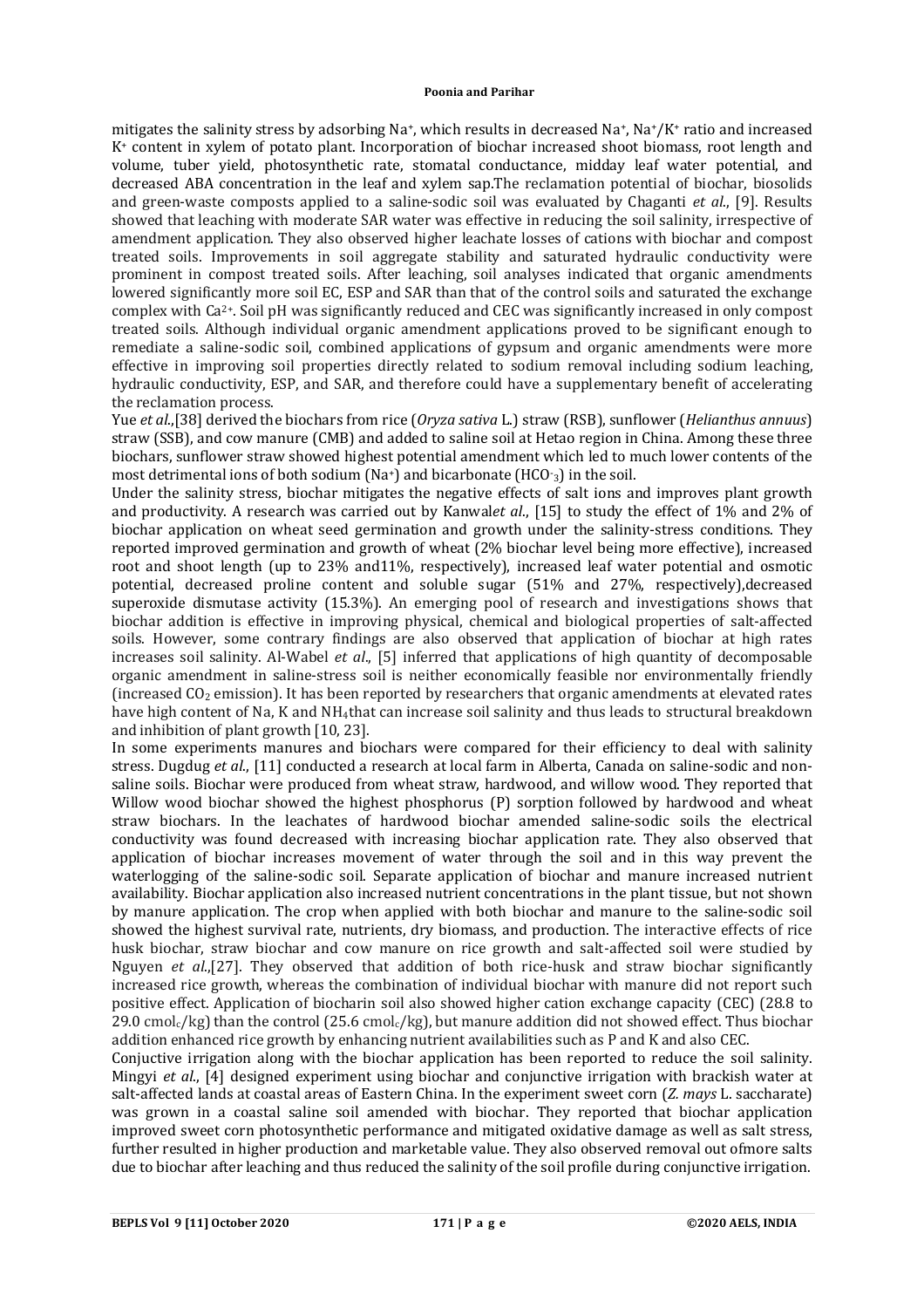#### **Poonia and Parihar**

Biochar also reduced Na<sup>+</sup> adsorption ratio (25.7% to 32.6%) under saline water irrigation. Likewise Rekaby *et al*., [29]assess the influences of biochar (BC) on barely growth under saline conditions. The biochar treatment enhanced soil organic matter by 55.2% and dry biomass by 15.4% compared to control. The study conducted by Rezaie *et al*., [31] also reported the similar results with different irrigation levels and different quantity of biochar produced from wheat straw under non-oxygen conditions. They reported that the concentration of sodium, potassium and calcium, electrical conductivity and sodium absorption ratio in the 0-10 cm layer with the application of the highest level of biochar (75Mgha-1) increased by 1.1 and 143.8, 2.2, 2.1 and 0.8 times in comparison with no biochar application. They observed higher concentration of ions,electrical conductivity and Na<sup>+</sup> absorption ratio at upper soil profile(0-10 cm) than deeper soil profile (10-20cm). This is because of the effect of biochar application which had resulted in higher evaporation as well as increased water holding capacity in top layer of soil. Increase in both EC and pH with increasing rate of rice-biochar application were studied by Singh *et al.*, [33].At all salinity levels, NO<sub>3</sub><sup>-</sup>-N concentrations increase with increasing incubation time and biochar rates, whereas NH<sup>4</sup> <sup>+</sup>‐N concentrations were greater on day 14 than day 56 of incubation. They concluded that application of higher rates of rice-residue biochar (2-4%) will be more effective in reducing the adverse effects of salinity on soil properties.

Many recent studies have reported for decrease in the soil pH after the biochar application [17, 21].Biochar application decrease the saline soil pH is due to an increase in acidic functional groups released during the oxidation of biochar [22]. More recently similar observations were also reported in a experiment conducted byRezaei and Razzaghi [30] to investigate the effect of four levels of biochar (0, 25, 50 and 75 t/ha) and four saline irrigation levels (0.5, 5, 7 and 9 dS m-1, the mixture of 50% NaCl and 50% CaCl<sup>2</sup> solution on molar basis) on growth and yield of wheat. They reported that in each salinity level, increasing biochar level significantly reduced the dry weight of straw and grain yield. Increasing the amount of salinity in each biochar level also reduced the dry weight of wheat straw and grain yield. Increasing salinity up to 5 dS  $m<sup>-1</sup>$  in each biochar level increased water use efficiency, while increasing salinity over 5 dSm-1 reduced the water use efficiency. Further, increasing biochar to 25 t/ha in each level of salinity also enhanced water use efficiency, while it was reduced by increasing biochar levels. As the produced biochar had a saturated electrical conductivity of 1 dS m-1, which increased the soil salinity by applying more biochar, it also negatively affected the yield and water use efficiency especially at higher levels of biochar application. They concluded that application of appropriate biochar levels (25 t/ha) will enhance water use efficiency.

## **CONCLUSIONS AND RECOMMENDATIONS**

Soil salinization is one of the major threats to soil productivity in farming croplands. The covering area of saline stress regions is very extensive and widespread in arid and semi-arid regions of the world. In order to meet the global challenges of food demands, it is important to bring barren salt-affected soils under the cultivation. There are various inorganic and organic amendments that can be used for the reclamation of the salt-affected lands. The selection of a most sustainable and suitable amendment is largely determined by the geographical and physicochemical parameters of particular salt affected land. Recently, the most novel organic and natural amendment i.e. biochar is gaining considerable attention to overcome this problem. An emerging concept of biochar knowledge and related research shows that this amendment is effective in improving physical, chemical and biological properties and also facilitates the leaching of salts from the rooting zone. Application of biochar improves soil quality including soil pH, water holding capacity and infiltration, and fertilization use efficiency by plant. Improvement in all these parameters resulted in enhanced plant growth and yield in salt-affected soils. However, some studies have revealed that increased rate of biochar application may increase in soil salinity. The raw material used to produce the biochar is the key factor that determines its effectiveness as an organic soil conditioner. Current data on salinization affected soils with biochar are inconsistent and it is difficult to compare the existing studies in the literature with each other. This is probably due to the large variation between the biochar composition and the diversity of soils used in the different studies. Yet, there is relatively limited information and research work on the long-term behavior of salt-affected soils amended with biochar applications. Therefore, further more extensive and elaborated work is required for investigating the effect of biochar on different saline soils with different physico-chemical properties and different concentration of salinities at both laboratory and field scale.

# **REFERENCES**

1. Abel S, Peters A, Trinks S and Schonsky H(2013) Impact of biochar and hydrochar addition on water retention and water repellency of sandy soil. *Geoderma,* 202-203:183-191.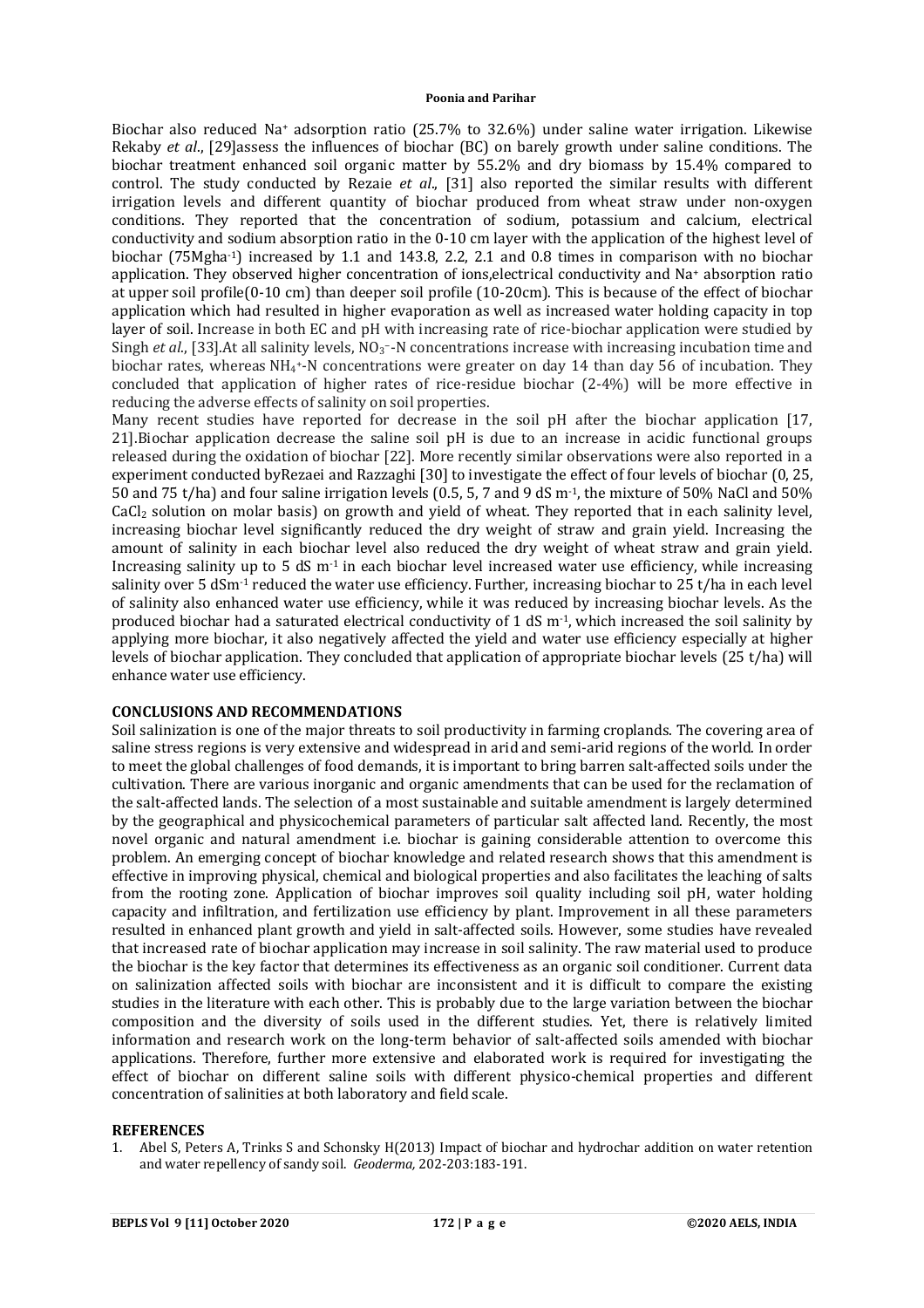#### **Poonia and Parihar**

- 2. Abrol AP and Bhumbla DR (1971) Saline and alkali soils in India-their occurrence and management. *World Soil Resources Report*, 41-42.
- 3. Akhtar SS, AndersenMN and Liu F (2015a)Biochar Mitigates Salinity Stress in Potato. *Journal of Agronomy and Crop Science,* 201(5).
- 4. Akhtar SS, Andersen MN and Liu F (2015b) Residual effects of biochar on improving growth, physiology and yield of wheat under salt stress. *Agriculture and Water Management*, 158:61–68.
- 5. Al-WabelMI, Usman AR, Al-Farraj AS, Ok YS, Abduljabbar A, Al-Faraj AI andSallam AS (2017) Date palm waste biochars alter a soil respiration, microbial biomass carbon, and heavy metal mobility in contaminated mined soil. *Environmental Geochemistry and Health*, 38 (2):511-521.
- 6. Ashraf M (2004)Some important physiological selection criteria for salt tolerance in plants. *Flora*, 199:361-376.
- 7. Bano Aand Fatima M (2009) Salt tolerance in *Zea mays* (L.) following inoculation with *Rhizobium* and *Pseudomonas* Biol. *Fertility Soils*, 45:405-413.
- 8. Brewer CE and Brown RC (2012)Biochar,In Comprehensive Renewable Energy,Eds, Sayigh AAM, Elsevier, Netherlands, pp. 257–384.
- 9. Chaganti VN and Crohn DM (2015) Evaluating the relative contribution of physiochemical and biological factors in ameliorating a saline–sodic soil amended with composts and biochar and leached with reclaimed water. *Geoderma,* 259:45–55.
- 10. Courtney RG and Mullen GJ (2008) Soil quality and barley growth as influenced by the land application of two compost types. *Bioresource Technology*, 99:2913–2918.
- 11. Dugdug AA, Chang S X, Ok YS,Rajapaksha AU andAnyia A (2018) Phosphorus sorption capacity of biochars varies with biochar type and salinity level. *Environmental Science and Pollution Research*, 25:25799–25812.
- 12. Fernandes D, Chaves LHG, Mendes JS, Chaves IB, Gilvanise A(2019) Alterations in soil salinity with the use of different biochar doses. *Tito Revista de CienciasAgrarias*, 42(1): 89-98.
- 13. Hu Y andSchmidhalterU (2002) Limitation of salt stress to plant growth, In PlantToxicology, Eds, Hock B and Elstner CF, Marcel Dekker Inc., New York, 191-224.
- 14. Jamil A, Riaz S, Ashraf M and Foolad MR (2011)Gene expression profiling of plants under salt stress.*Critical Reviews in Plant Sciences*, 30 (5):435-458.
- 15. Kanwal S, Ilyas N, ShabirS andSaeed M (2017) Application of biochar in mitigation of negative effects of salinity stress in wheat (*Triticumaestivum* L.). *Journal of Plant Nutrition*, 526-538.
- 16. Kanwal S, IlyasN, Shabir S, Saeed M, Gul R, Zahoor M, Batool N andMazhar R (2018). Application of biochar in mitigation of negative effects of salinity stress in wheat (*Triticumaestivum* L.). *Journal of Plant Nutrition*. 41:528- 538.
- 17. Kim HS, Kim KR, Yang JE, Ok YS, Owens G, Nehls T,Wessolek G and Kim KH (2016) Effect of biochar on reclaimed tidal land soil properties and maize (*Zea mays* L.) response.*Chemosphere*,142:153-159.
- 18. Koshal AK (2012) Satellite image analysis of salinity areas through GPS, Remote sensing and GIS. 14th annual international conference and exhibition on geospatial Information technology and application. India Geospatial Forum,7-9 February, 2012.
- 19. Lashari MS, Ye Y, Ji H, Li L, Kibue GW, Lu H, Zheng J and Pan G (2015)Biochar-manure compost in conjunction with pyroligneous solution alleviated salt stress and improved leaf bioactivity of maize in a saline soil from central China: a 2-year field experiment. *Journal of Science of Food and Agriculture*, 95:1321–1327.
- 20. Li B, Xiong H, Zhang J and Long T (2010) Dynamic of soil salt in soil profiles in cultivation and its affecting actors. *ActaPetrologicaSinica*, 47(3):429–438.
- 21. Liu S, Meng J, Jiang L, Yang X, Lan Y, Cheng X and ChenW (2017) Rice husk biochar impacts soil phosphorous availability, phosphatase activities and bacterial community characteristics in three different soil types. *Applied Soil Ecology*, 116:12–22.
- 22. Liu XH and Zhang XC (2012) Effect of biochar on pH of alkaline soils in the loess Plateau: results from incubation experiments. *International Journal of Agricultural Biology*, 14:745–750.
- 23. Miller J, Beasley B, Drury C, Larney F andHao X (2017) Surface soil salinity and soluble salts after 15 applications of composted or stockpiled manure with straw or woodchips. *Compost Science and Utilization*, 25:36–47.
- 24. Mingyi H, Zhang Z, Zhu C andZhai Y (2019) Effect of biochar on sweet corn and soil salinity under conjunctive irrigation with brackish water in coastal saline soil. *ScientiaHorticulturae*, 250:405-413.
- 25. MunnsR (2002)Comparative physiology of salt and water stress. *Plant, Cell and Environment*, 25:239-250.
- 26. Munns R (2005) Genes and salt tolerance: bringing them together. *New Phytology* 167:645-663.
- 27. Nguyen B, Lehmann J, Hockaday WC, Joseph S, Masiello CA (2010) Temperature sensitivity of black carbon decomposition and oxidation. *Environmental Science and Technology*, 44:3324–3331.
- 28. Pathak PS (2000) Agro forestry: A tool for arresting land degradation. *Indian Farming*, 49(11):15-19.
- 29. Rekaby SA, Awad MYM, Hegab SA, Eissa MA (2019) Effect of biochar application on barley plants grown on calcareous sandy soils irrigated by saline water. *Scientific Journal of Agricultural Sciences*, 1 (2):52-61.
- 30. Rezaei N and Razzaghi F (2018) Effect of different levels of water salinity and biochar on wheat yield under greenhouse conditions. *Acta Horticulture*, 1190:83-88.
- 31. Rezaie N, Razzagh F, Sepaskhah AR (2019) Different Levels of Irrigation Water Salinity and Biochar Influence on Faba Bean Yield, Water Productivity, and Ions Uptake. *Communications in Soil Science and Plant Analysis,* 50 (5):611-626.
- 32. Shrivastava P and Kumar R (2015) Soil salinity: a serious environmental issue and plant growth promoting bacteria as one of the tools for its alleviation. *Saudi Journal of Biological Sciences*, 22:123–131.